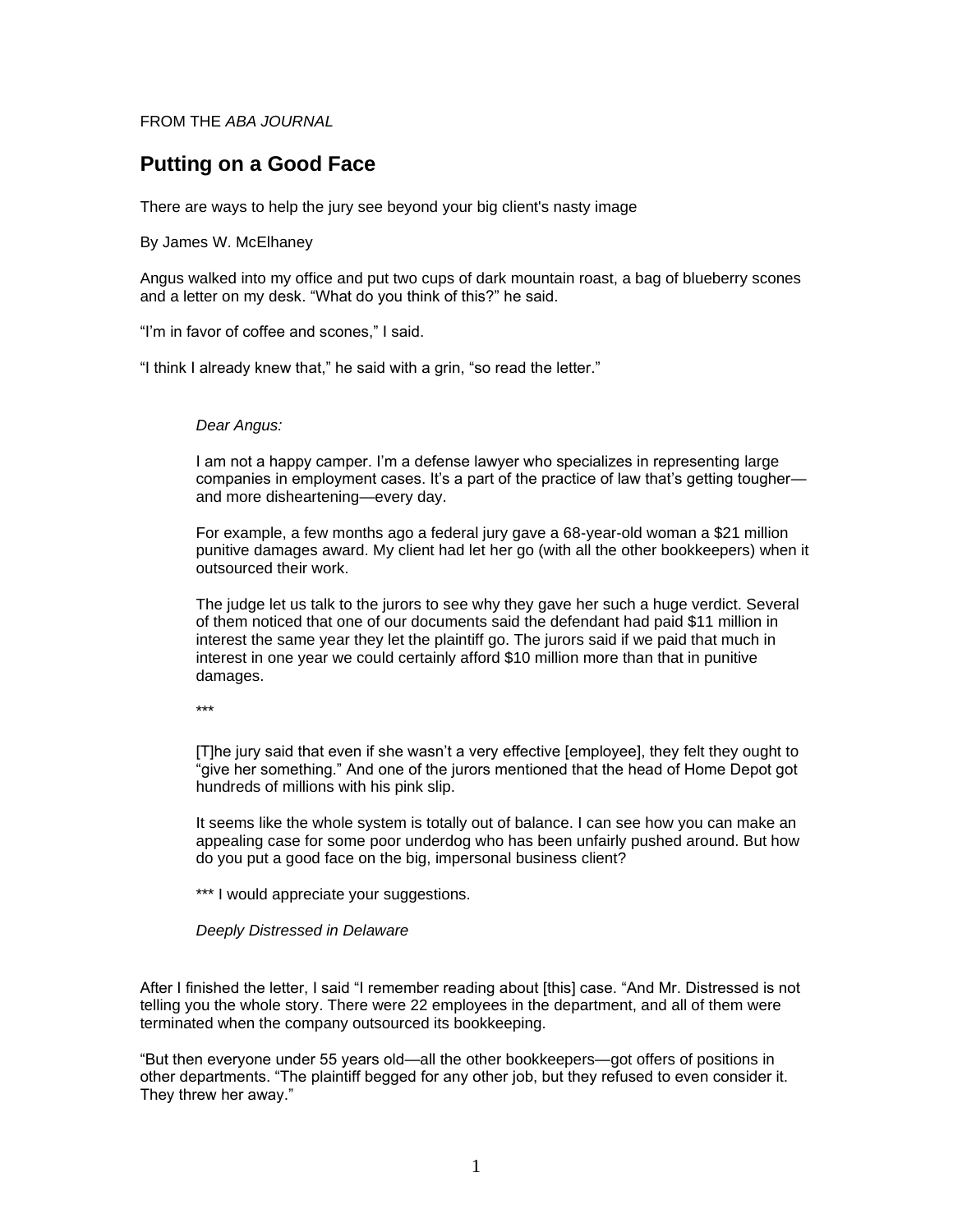## **[WHAT TO DO?]**

"So the first lesson," said Angus, "is **try the case you have, not the one you wish you had.**

"[Second,] **a trial is not a legal puzzle; it's a morality play**. Satisfying the law just gets you into court—it doesn't win the case."

"Still, most lawyers tend to be highly legalistic, even when they're talking to juries," I said.

"Of course," said Angus. "It makes them feel special, authoritative."

"And talk like insufferable twits?" I said.

"Now, Jimmy," said Angus, "be nice."

"It seems Mr. Distressed's biggest problem is he thinks there must be some magic words that will 'put a good face' on a big, impersonal client," I said.

"Jackpot!" said Angus. "He thinks there must be some way—with the right line of talk—that he can make his clients look different from what they really are.

But the trouble is, the harder you try to make your client look like something he or she or it is not, the more the judge and jury reject you and what you say.

"So **the starting point** for Deeply Distressed," said Angus, "**is to understand what the 'real law' is in employment cases**—that is, what jurors think the law ought to be. That's what will guide their thinking in the morality play of the trial."

### **PUT THE OTHER SIDE ON TRIAL**

"Next," said Angus, "no matter what kind of case—or whether you represent the plaintiff or the defendant—you should **put the 'focus of judgment' on the other side**. If you represent the plaintiff, put the defendant 'on trial.' If you represent the defendant, put the plaintiff on trial."

"But in what part of the trial?" I said. "Opening statement? Final argument?"

"The whole trial," said Angus. "Opening, closing, direct and cross. Of course, you have to introduce the positive evidence about your side of the case, but the basic focus is on the injustice that the other side is engaged in. Either for wronging you or trying to make you pay for something you didn't do."

"But why look at it that way?" I said.

"Because the sense of injustice is at the heart of how we make decisions," said Angus. "We may not agree on what justice requires, much less be able to define it. But we know what injustice is. We know what's unfair. Even a dog knows the difference between being kicked or stumbled over."

"So how should Distressed start his opening statements for the defense?" I said. "Say, 'There are some important points I want to add to what Mr. Reynolds said for the plaintiff'?"

Angus laughed. "No," he said. "You don't have to dignify anything the other side says. In fact, my favorite defense opening is to start by saying, 'Ladies and gentlemen, this is my opportunity to give you what's called "the rest of the story" '- a famous technique used by Paul Harvey in his